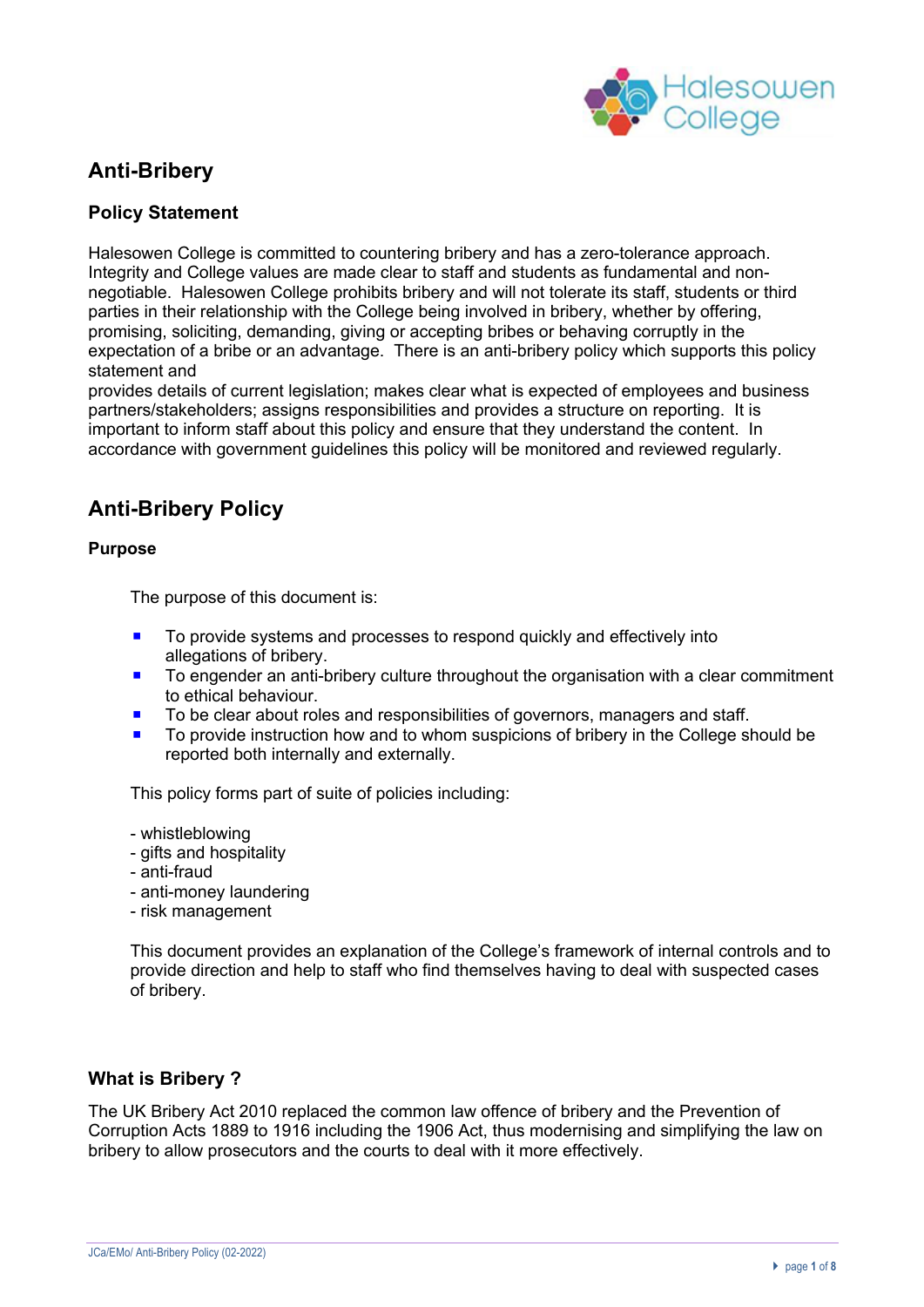The Act sets out four offences:

*'Bribery* – Giving (or offering) or receiving (or requesting) a financial or other advantage in connection with the improper performance of a position of trust, or a function that is expected to be performed impartially or in good faith'. (Bribery Act 2010)

- Offering, promising or giving a bribe
- Requesting, agreeing to receive or accepting a bribe
- $\blacksquare$  Bribing a foreign public official
- Failure of an organisation to prevent bribery

The fourth is a corporate offence and requires organisations including colleges to review procedures and practices in light of this legislation.

Individuals and organisations can be prosecuted by the Serious Fraud Office under the Act. Prosecutions will be made in the public interest.

The College must be able to demonstrate that it has in place 'adequate procedures' designed to prevent bribery ie have a clear and comprehensive anti-bribery framework and strong up to date and effective anti-bribery policies and systems. The draft guidance sets out the following six principles relating to 'adequate procedures':

- **Have clear, practical and accessible anti-bribery policies and procedures which articulate the** anti-bribery zero-tolerance approach and are coterminous with related policies such as whistleblowing, gifts and hospitality, and which ensure transparency and recording of decisionmaking;
- Ensure top-level commitment to bribery prevention; establishing a culture within the College in which bribery is never acceptable;
- Risk assessment and mitigation to comprehensively assess the nature and extent of the risks relating to bribery to which the College is exposed;
- Conduct due diligence to cover all parties in business relationships, including the College's supply chain, agents and intermediaries, including all forms of joint venture;
- **Communicate; tell staff and stakeholders of their responsibilities to ensure effective** implementation;
- $\blacksquare$  Monitor and review to ensure compliance with policies and procedures and identify any issues as they arise.

Providing that the College can demonstrate all of the six adequate procedures this may provide mitigation should an incidence of bribery occur.

The Act provides that an offence committed by the College can be punishable by an unlimited fine (plus a range of other sanctions). An individual guilty of an offence would be liable on conviction on indictment to imprisonment for up to ten years, an unlimited fine or both.

#### **Roles and Responsibilities**

In accordance with the Act, it is the responsibility of the Corporation to establish a culture within the College in which bribery is never acceptable. The Corporation via the Audit Committee will be responsible for oversight of the College's anti-bribery systems as part of the anti-fraud suite of policies and protocols. Managers, staff, students and other relevant external stakeholders must be aware of this policy and the College's commitment to zero tolerance of bribery. Staff are required to comply with the terms of this policy. This policy is published on the staff hub and the College website.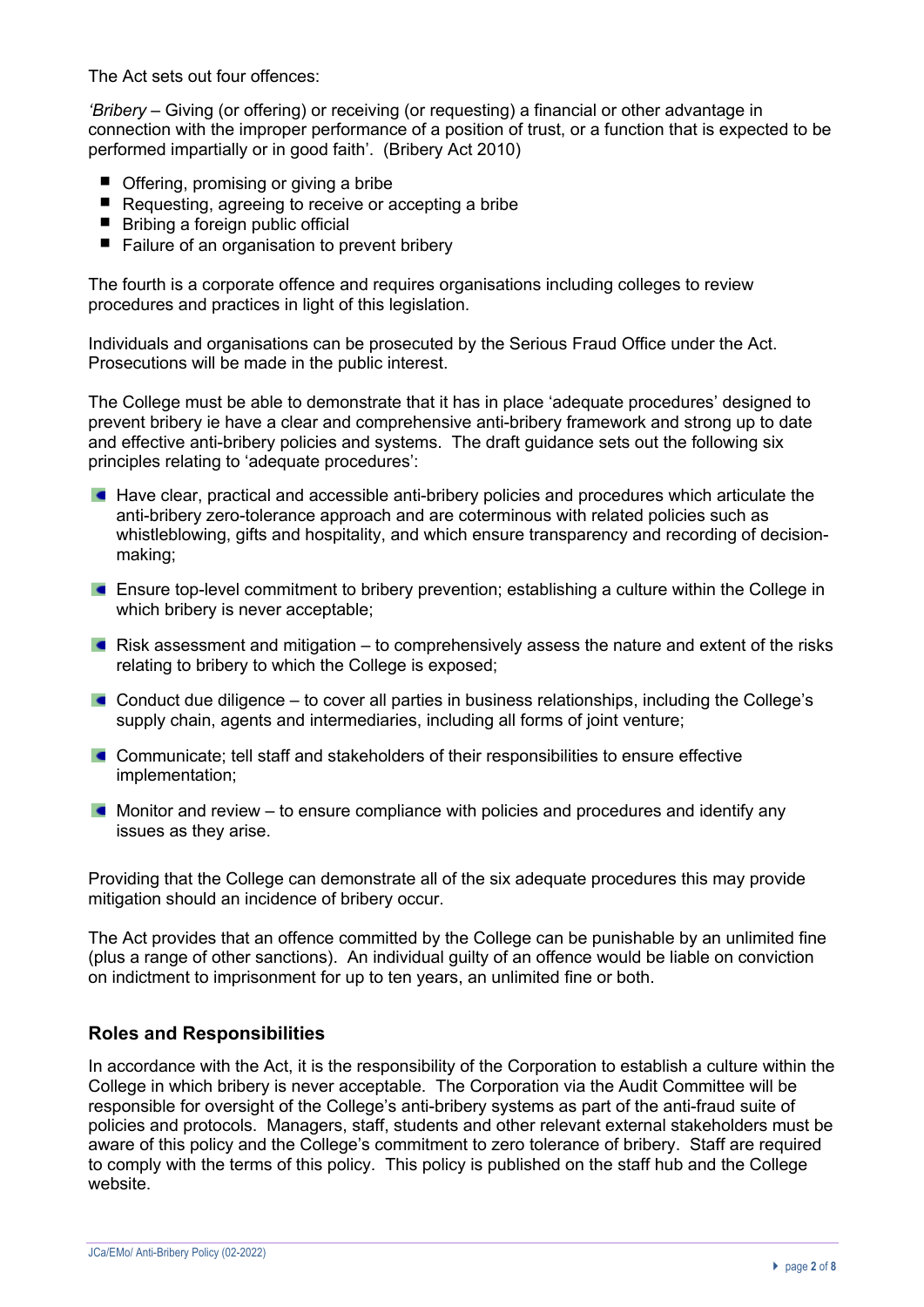#### **Risk Assessment**

The risk of failure to prevent bribery is incorporated into the risk register and provides reasonable assurance that the College's no bribes policy and any specific objectives for countering bribery are achieved. The risk register is compiled annually with in-year reviews. The action plan emerging from the register review is monitored by the Audit Committee. In addition, a self-assessment on bribery based on the Ministry of Justice guide complements the risk register and is pended to this policy and revised annually. Appendix A provides a formal assessment on high risk areas.

## **Facilitation Payments**

Facilitation payments are small payments made to secure or expedite the performance of a routine action, typically by a government official or agency (for example issuing licenses or permits, installation of a telephone line, processing goods through customs, etc) to which the payer (or the company) has legal or other entitlement.

Facilitation payments are prohibited under the Bribery Act like any other form of bribe. They shall not be given by the College or by the College's employees in the UK or any other country.

## **Gifts and Hospitality**

The Bribery Act 2010 does not prohibit corporate hospitality or the receipt of proportionate gifts. However, the College has a stringent gifts and hospitality policy which must be adhered to ensure that staff do not receive benefits which may reasonably be seen to compromise their personal judgement or integrity. Receipt of modest hospitality and/or gifts must be declared.

## **Political and Charitable Contributions**

The College does not make any contributions to politicians, political parties or election campaigns.

The College may make charitable donations only within the remit of the Conditions of Grant Funding and other mandates governing use of funds. Any such payments shall not be provided to any organisation upon suggestion of any person of the public or private sector in order to induce that person to perform improperly the function of activities which he or she is expected to perform in good faith, impartially or in a position of trust or to reward that person for the improper performance of such function or activities.

Any donations and contributions must be ethical, transparent and in accordance with the agency's financial memorandum. The recipient's identity and planned use of the donation must be clear, and the reason and purpose for the donation must be justifiable and documented. Any charitable donations will be publicly disclosed.

## **Sponsoring**

Sponsoring means any contribution in money or in kind by the College towards an event organised by a third party in return for the opportunity to raise the College's profile. All sponsoring contributions must be transparent, pursuant to a written agreement, for legitimate business purposes, and proportionate to the consideration offered by the event host. They may not be made towards events organised by individuals or organisations that have goals incompatible with the College's ethical standards or that would damage the College's reputation. All sponsorships will be publicly disclosed.

Where commercial sponsorship is used to fund College training events, training materials and general meetings, the sponsorships must be transparent, pursuant to a written agreement, for legitimate business purposes, and proportionate to the occasion. Where meetings are sponsored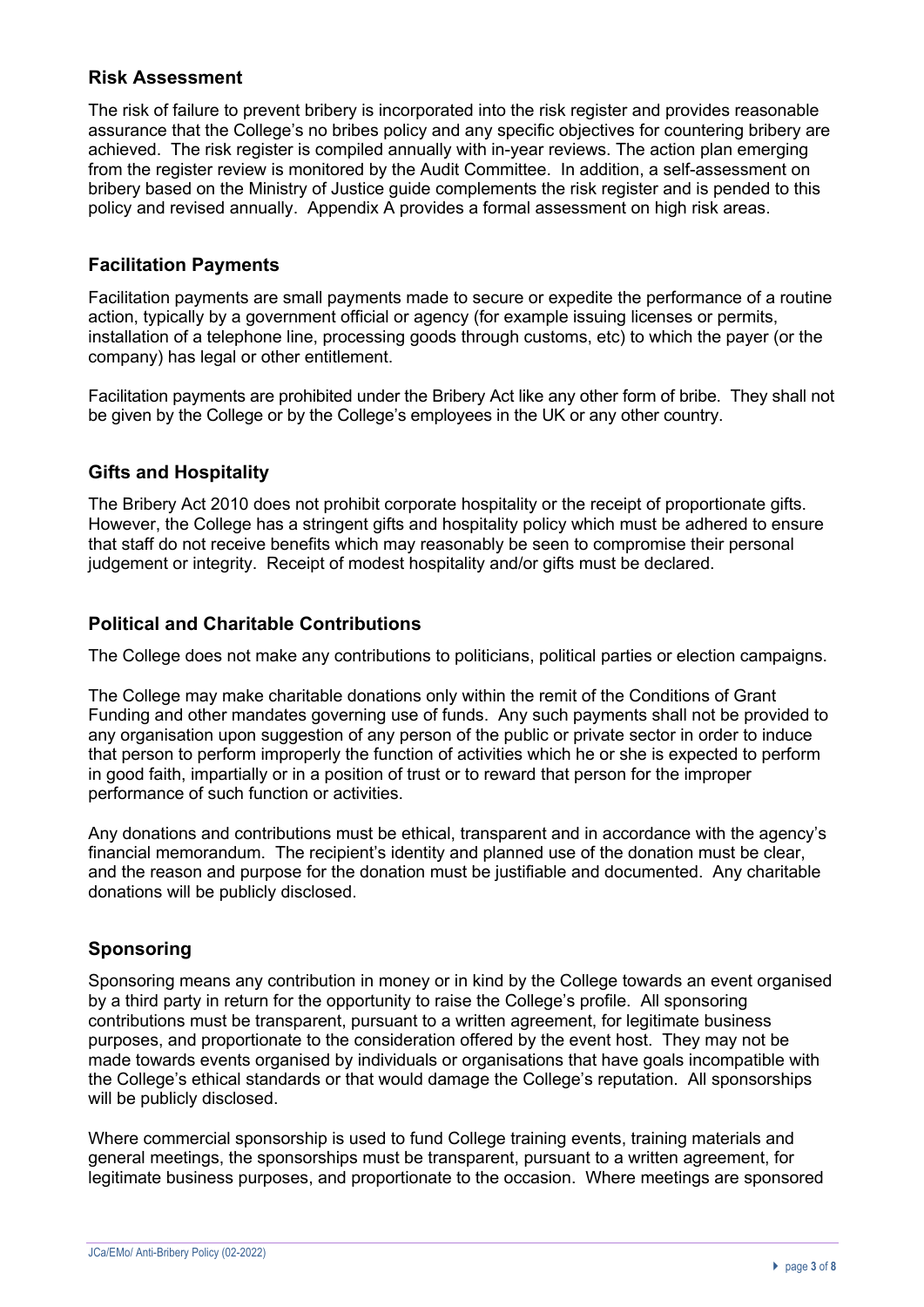by external sources, the fact must be disclosed in the papers relating to the meeting and in any published minutes/proceedings.

## **Reporting a Concern**

Should any member of staff have a concern that bribery is occurring they should in the first instance report this to their line manager who will inform the Vice Principal/Chief Operating Officer. If staff feel it is not appropriate to report it to their line manager, they can report directly to the Vice Principal/Chief Operating Officer. The College also has a Whistleblowing Policy which includes a procedure for reporting concerns if it is in the public interest and this procedure should be followed if the usual reporting procedure cannot be adhered to.

All matters raised must be in good faith and with reasonable belief that bribery has occurred or is likely to occur. Anyone making a vexatious allegation may be subject to investigation which may lead to disciplinary investigation.

Should a supplier or similar attempt to bribe a member of staff this should be reported immediately to the Vice Principal/Chief Operating Officer. All such allegations will be investigated and suppliers will be removed from the approved list if there is evidence of inappropriate behaviours.

## **Investigation**

Genuine concerns will be acted upon in a timely manner by key personnel. Investigation will be in accordance with relevant College policies:

- Whistleblowing Policy
- Anti-Fraud Policy and Response Plan
- Anti-Money Laundering Policy

Action concerning an employee will be in accordance with the Disciplinary Policy.

Any concerns about a supplier or external stakeholder will be reported in accordance with the legislative framework. The Vice Principal/Chief Operating Officer will consult with the College's lawyers. Criminal activities will be reported to the relevant authorities and the police by a senior post holder.

Appendix A provides a more detailed framework for areas with a higher risk of bribery.

The policy will be reviewed annually with any significant change reported to the Audit Committee.

| Reviewed/Approved       | By                     | <b>Date</b> |
|-------------------------|------------------------|-------------|
| Updated by              | Jacquie Carman         | 15.02.2022  |
| Approved by             | <b>CLT</b>             | 07.03.2022  |
|                         | <b>Audit Committee</b> | 08.03.2022  |
|                         | Corporation            | 30.03.2022  |
| <b>Next Review Date</b> |                        | 01/03/2023  |
| Website                 | Yes / No               | Yes         |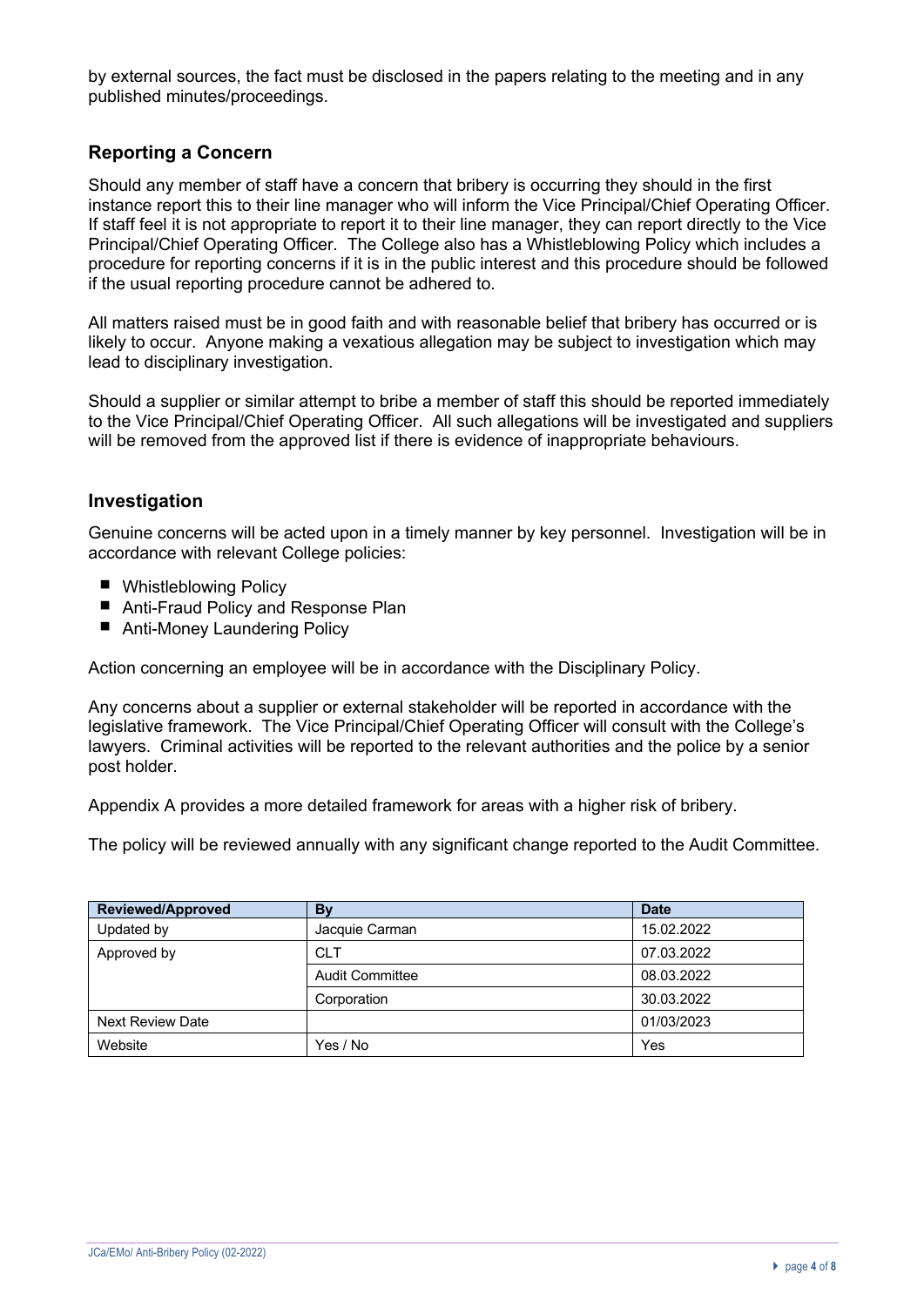# **Anti-Bribery Policy**

## **High Risk Areas**

#### **i**] **Recruitment**

- **Halesowen College shall conduct its recruitment practices in a way that is fair and transparent** untainted by bribery, favouritism or nepotism. Objective criteria shall be applied for advertising and interviewing with the whole process documented. Shortlisting shall be conducted by a minimum of two people and interviews carried out by a panel. The College is introducing anonymous shortlisting to further enhance protocols.
- **New staff induction shall include communication of the College's Anti-Fraud suite. Policy.**

#### **ii**] **Procurement**

- **Halesowen College shall demonstrate that all purchasing and procurement processes are** carried out using objective business criteria.
- **There is a detailed Procurement Policy and a scheme of delegation specified in Standing** Orders Relating to Contracts:

| <b>Estimated Value of</b><br>Order | Thresho<br>ld | Requirements                                                                                                                                                                                                                                                               |
|------------------------------------|---------------|----------------------------------------------------------------------------------------------------------------------------------------------------------------------------------------------------------------------------------------------------------------------------|
| Up to £1,000                       | A             | Budget holder shall use good sense as to the need to<br>obtain information, in addition to an estimated price<br>from a supplier.                                                                                                                                          |
| £1,000 to £3,000                   | B             | Budget holder should normally obtain at least three<br>informal (eg verbal/telephone) quotations from<br>legitimate <sup>1</sup> suppliers but may use his/her discretion to<br>waive this stipulation where it is impractical or<br>inappropriate for a particular order. |
| $£3,000+$                          | C             | A budget holder shall obtain at least three written<br>competitive quotations from legitimate <sup>1</sup> suppliers,<br>unless the Vice Principal/Chief Operating Officer<br>approves that the invitation of quotations be waived.                                        |

For the supply of goods and services between £3,000 and £25,000 (excluding examinations and statutory payments) the budget holder must attach details of the written quotations to the order for independent financial review to enhance the audit trail. (The conditions regarding the waiving of tender/quotations remain unchanged).

In all instances budget holders should ensure that adequate documentary evidence is retained.

The above requirements will be subject to compliance with the legal requirements on the College to obtain full tenders for supplies, services and works, when spending as specified in tender documentation in any one year or over the life of the contract is expected to be in excess of the value specific for a category, ie computers, furniture. The thresholds above

<sup>&#</sup>x27; Legitimate company means a company established for the purpose of providing the required goods or service.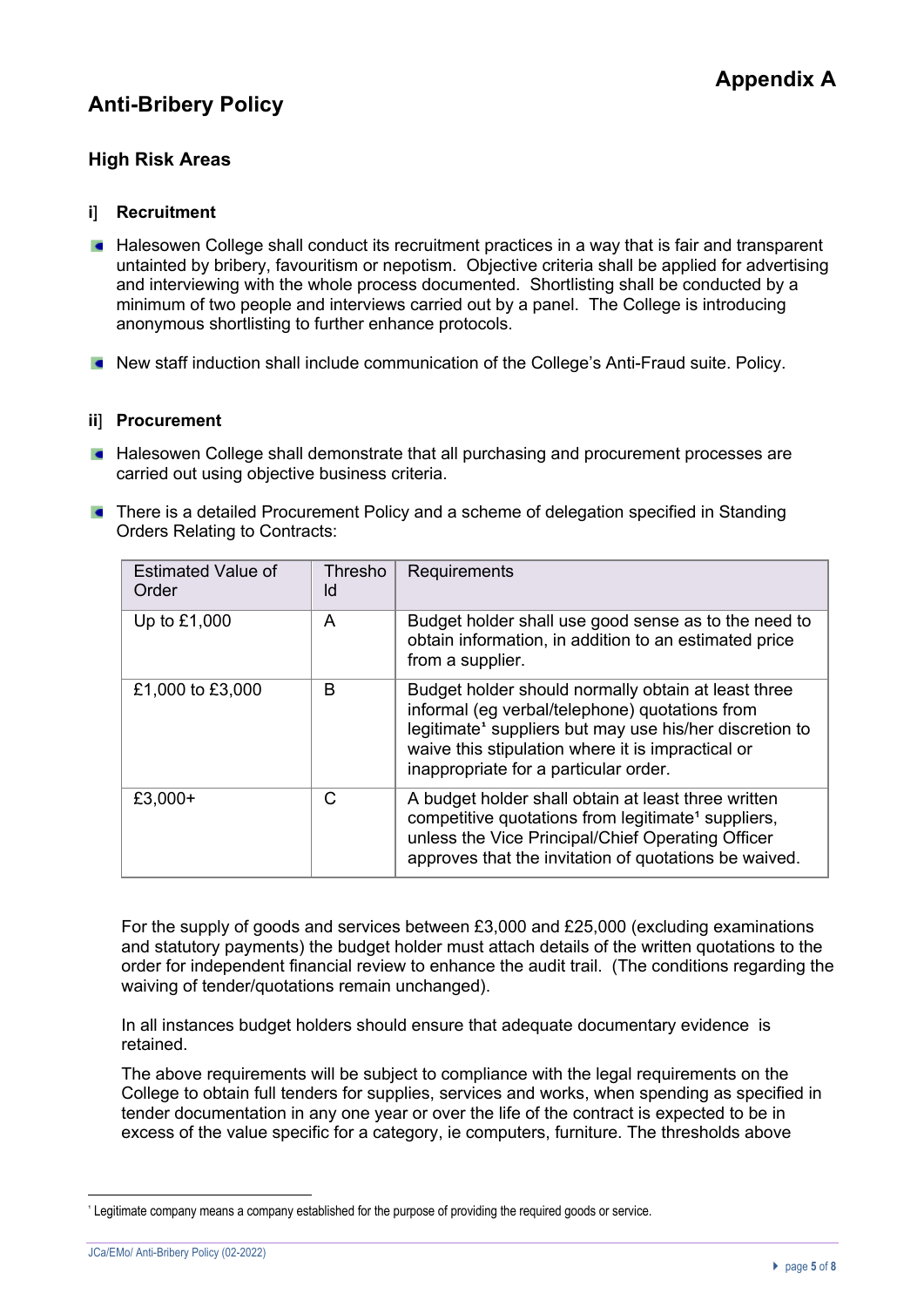which tenders should be advertised on the UK government's Find A Tender service are fixed every two years and are currently:

| • Supply Contacts                         | £189,330   |
|-------------------------------------------|------------|
| • Works Contracts                         | £4,733,252 |
| • Service Contracts                       | £189,330   |
| ■ Services under the "light touch" regime | £663,540   |

These thresholds were set on 1 January 2020.

Or a recurring annual spend in excess of £47,332.50 net of VAT.

- **Tender procedures are very detailed with unsuccessful bidders notified of decisions and the** basis for selecting winning contracts. Equal notice is given to all potential bidders so not to 'tipoff' suppliers. All tenders are submitted electronically to a vault which cannot be opened until the submission date/time has passed.
- Use of new suppliers is well controlled on a risk based model exercising due diligence.
- Global business and operations in countries with a high incidence of bribery and corruption can present a high risk under the Act. The College procures goods and services from overseas. Any new supplier not having a registered office in the UK is subject to more rigorous financial checks before any orders are placed.
- **Facilitation payments are exceptionally high risk and are essentially a form of bribery made to** an official with the purpose of expediting or facilitating a process. Halesowen College will not make such payments.
- **The College's systems of invoice authorisation ensure that goods and services are actually** provided and that these match the order/specification.

#### **iii**] **Joint Ventures**

- **The College shall conduct appropriate checks and obtain necessary permissions in accordance** with Financial Regulations before entering into a joint venture or consortium.
- Any joint ventures and consortia over which the College maintains effective control must have an adequate anti-bribery framework similar to that of Halesowen College.
- **In Where the College is unable to ensure that a joint venture or consortium has adequate** arrangements then it should exit from the arrangement if bribery occurs or it is reasonably thought to have occurred.
- **Due diligence must be conducted as appropriate and this is well defined in financial regulations.**

#### **iv**] **Gifts and Hospitality**

- **Halesowen College has clear guidance and standards in the Gifts and Hospitality Policy. This** is also reiterated within Financial Regulations.
- Gifts other than items of nominal value shall not be accepted without declaration and should never be inappropriate or disproportional. For example, whereas say a box of chocolates is not of nominal value and must be declared; they are not extravagant and would not constitute a bribe. If staff are uncertain then they should seek advice from their line manager or Vice Principal/Chief Operating Officer.
- All gifts and hospitality must be declared and/or declined as appropriate.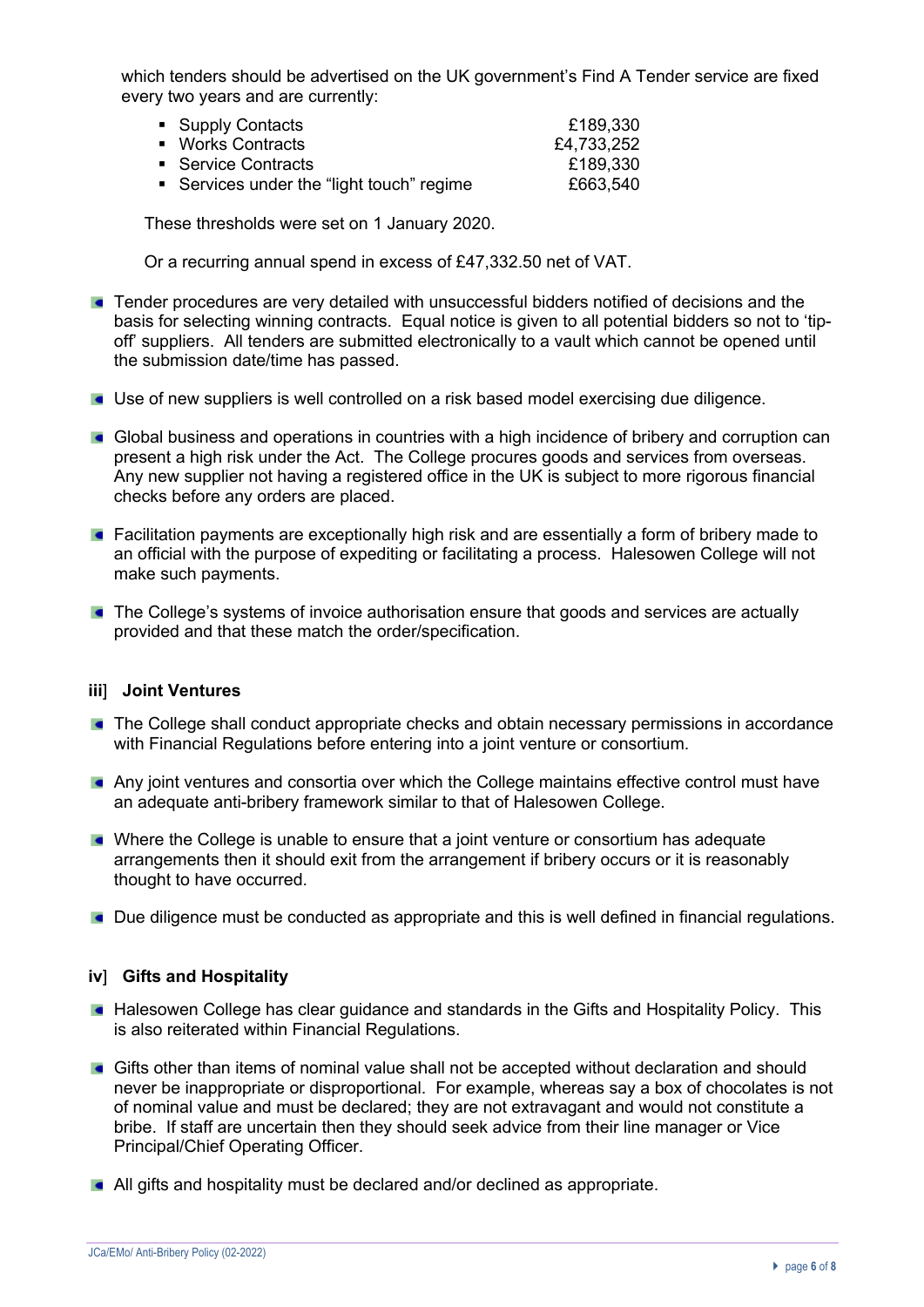- Any gifts or hospitality offered by the College must be modest and appropriately authorised.
- **Care should be taken to ensure that no gifts are accepted from students or their families that** may be construed as a bribe or lead the giver to expect preferential treatment.